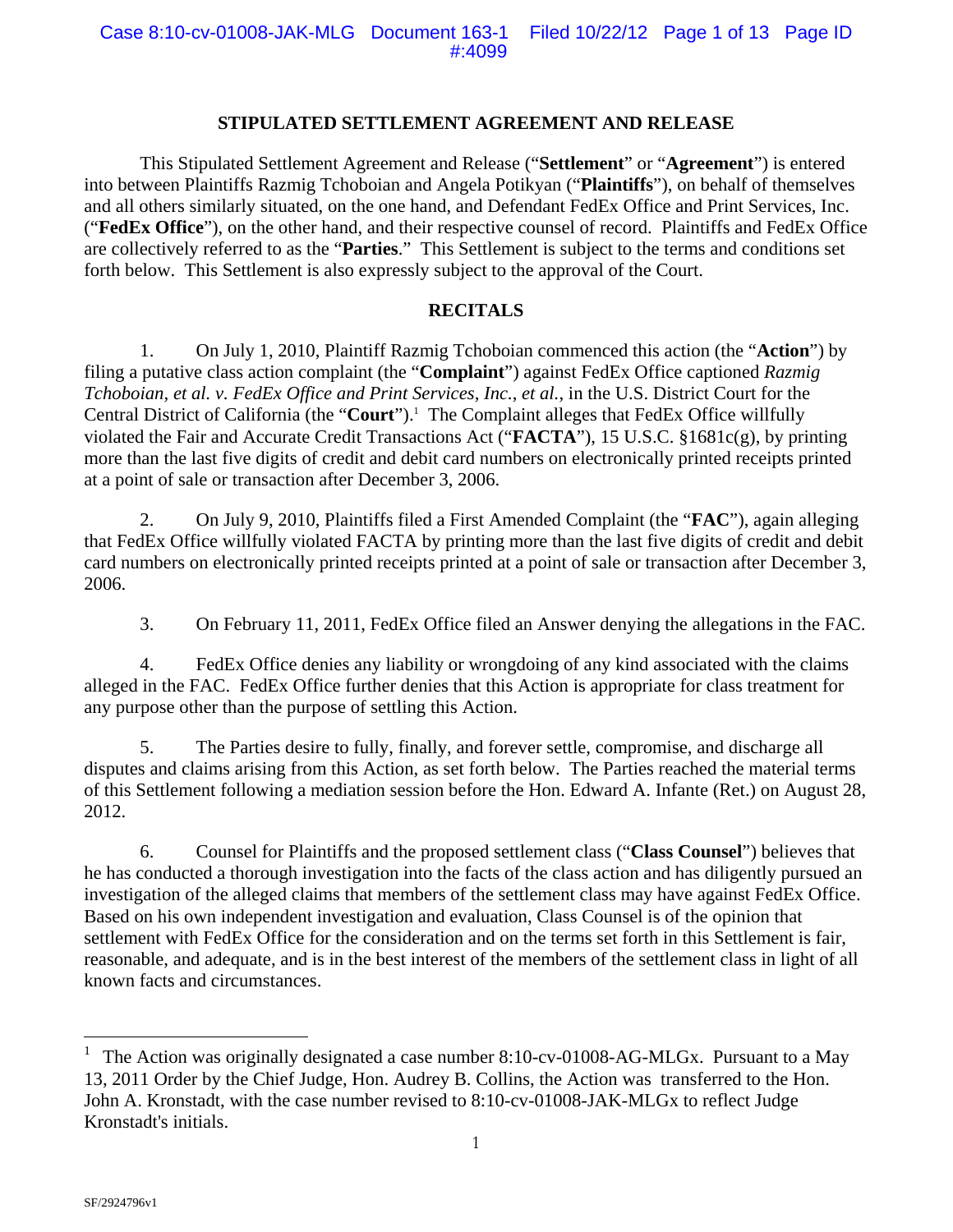7. The Parties agree to cooperate and take all steps necessary and appropriate to dismiss this Action with prejudice consistent with the terms of this Settlement.

# **AGREEMENT**

8. In consideration of the mutual covenants, promises, and warranties set forth in this Agreement, the Parties agree, subject to the Court's approval, as follows:

9. **Incorporation of Recitals.** The recitals set forth above are incorporated into this Agreement.

10. **Settlement Contingent Upon Court Approval.** The terms of this Settlement are subject to approval by the Court. If the Settlement is not approved by the Court or does not become final for any reason, then the Parties expressly reserve all of their rights and remedies, including but not limited to FedEx Office's right to challenge class certification on any and all grounds.

11. **If the Settlement Does Not Become Final.** If the Settlement does not become final for any reason, including but not limited to the Court's refusal to approve the Settlement, the Settlement will be deemed null and void. In such an event, the Parties will resume the Action as if the Settlement had not been entered, and the terms and provisions of this Agreement will have no further force and effect and may not be used in this Action or any other action for any purpose.

12. **Settlement Class.** For the purposes of this Settlement only, the "**Settlement Class**" is defined as follows:

> All consumers, as defined by 15 U.S.C. §1681a(c), in the United States of America who can present an original or copy of a printed FedEx Office receipt printed between April 2009 and April 2010 displaying the first two and last four digits of their credit or debit card number.

Members of the Settlement Class are referred to as "**Settlement Class Members**."

13. **Settlement Date.** The Settlement will become effective on the date on which all of the following have occurred: (a) execution of this Agreement by all Parties, Class Counsel, and counsel for FedEx Office; (b) certification of the proposed Settlement Class for settlement purposes; (c) entry of a final order and judgment ("**Judgment**") by the Court approving this Settlement and dismissing this Action with prejudice in accordance with the terms in this Agreement; and (d) finality of the Judgment by virtue of it having become final and nonappealable through (i) the expiration of all allowable periods for appeal or discretionary appellate review without an appeal or request for discretionary appellate review having been filed, or (ii) final affirmance of the Judgment on appeal or remand, or final dismissal or denial of all such appeals and requests for discretionary review (the "**Settlement Date**"). The Settlement Date is not dependent on any separate motions for attorneys' fees or costs by Class Counsel, nor any appellate proceedings relating to such motions.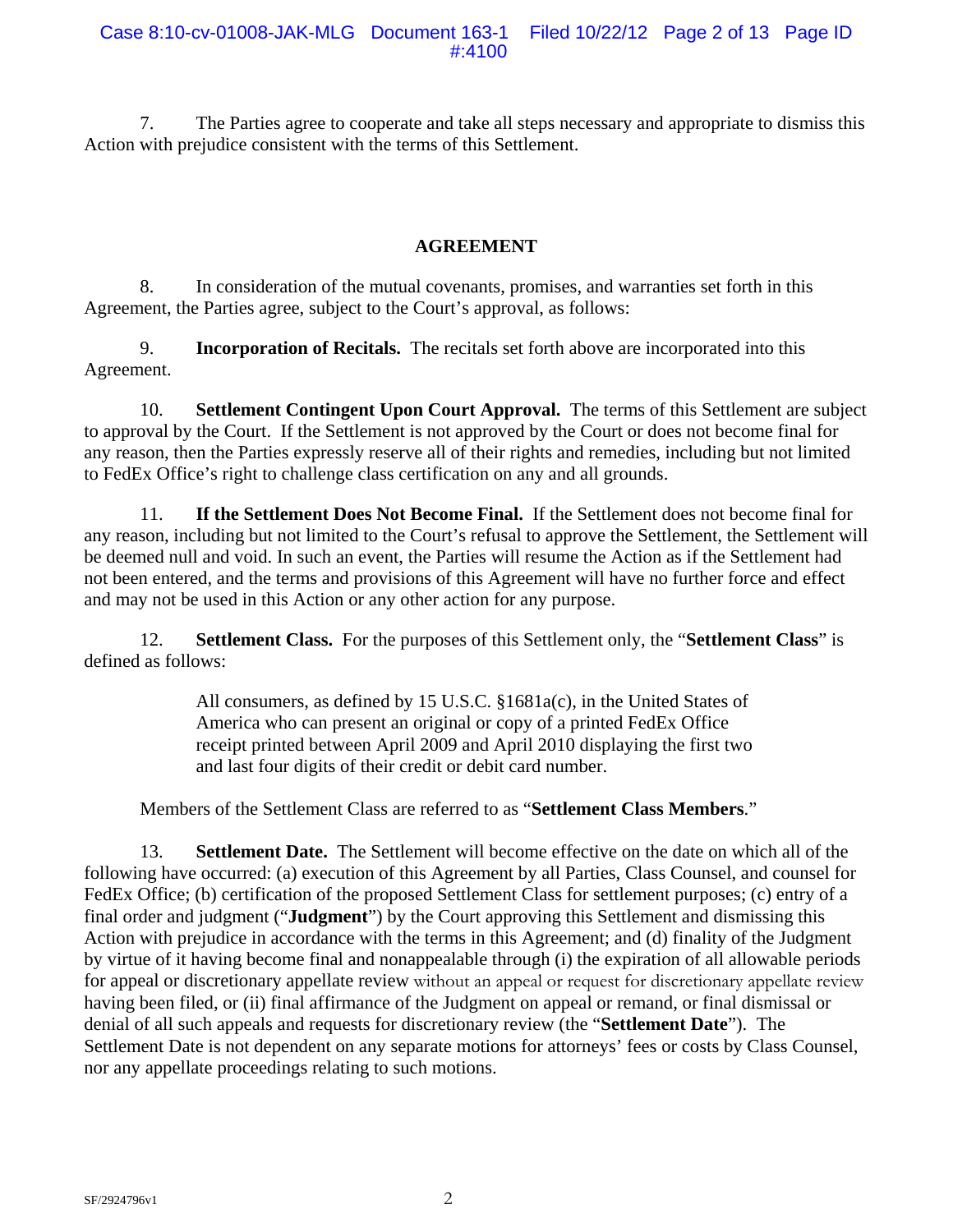## 14. **Benefits to the Settlement Class.**

a. **Store Value Cards.** As consideration for the terms of this Settlement, FedEx Office will distribute "**Store Value Cards**." Each Store Value Card will be worth \$50.00 and may be used for the following FedEx Office Express Pay services: copy machines (black and white and color copies), facsimiles, computer rentals, Lapnet Stations, and Sony Picture Stations. Store Value Cards are fully transferrable but may not be redeemed for cash or used for the acquisition of goods or services except as expressly described above. The Parties understand that the expiration date on the Store Value Cards is five years, after which the remaining value thereon escheats to the State, subject to any applicable state or federal escheatment laws. All other rights and limitations to Store Value Cards as set forth in state and federal law are applicable. Store Value Cards are not gift cards and the Parties do not intend for any gift card laws to apply to Store Value Cards.

b. **Distribution of Store Value Cards.** FedEx Office will distribute Store Value Cards to Settlement Class Members upon receipt of proof of claim demonstrating class membership. Completed Claim Forms must be mailed to a settlement administrator selected by FedEx Office. Claim Forms, Full Notice and other Settlement related documents will also be made available by the Settlement Administrator to any potential Settlement Class Member who requests same. FedEx Office shall pay for all settlement administration costs.

c. **FACTA Compliance Policy.** Not later than twenty (20) days after the Settlement Date, FedEx Office shall implement a written FACTA compliance policy, which will include a statement that it will not print more than the last five digits or expiration date of a credit or debit card on any printed receipt provided to a customer of FedEx Office.

15. **Notice to the Settlement Class.** FedEx Office will incur and pay for the cost of notice to the Settlement Class. Beginning no later than twenty (20) business days after the Court's preliminary approval of the Settlement, and continuing through the dates specified below or the date that this Agreement otherwise terminates, notice will be provided to the Settlement Class through all of the following means:

a. **Summary Notice:** For a period of forty-five (45) calendar days, FedEx Office will post a summary notice (the "**Summary Notice**") on each ExpressPay kiosk in each FedEx Office Store located in the United States of America. In addition to describing the available benefits under this Settlement, the Summary Notice shall include the Settlement Website address and a toll-free telephone number. The exact form and size of the Summary Notice will be approved by the Court prior to posting.

b. **Settlement Website Notice**. Continuing through the Settlement Date, FedEx Office will publish a website on the Internet (the "**Settlement Website**") that will set forth a summary of the terms of the Settlement, state the means by which Settlement Class Members may communicate with Class Counsel, and provide instructions regarding opting out of the Settlement. The Settlement Website will also provide, free of charge, viewable, printable, and downloadable copies of each of the following documents in PDF file format: this Agreement; the Court's order preliminarily approving the Settlement and certifying the Settlement Class; proof of claim forms ("**Claim Forms**"), which will be used to determine class membership and will be in a form approved by the Court; and the full class action settlement notice ("**Full Notice**"), which will be in a form approved by the Court**.**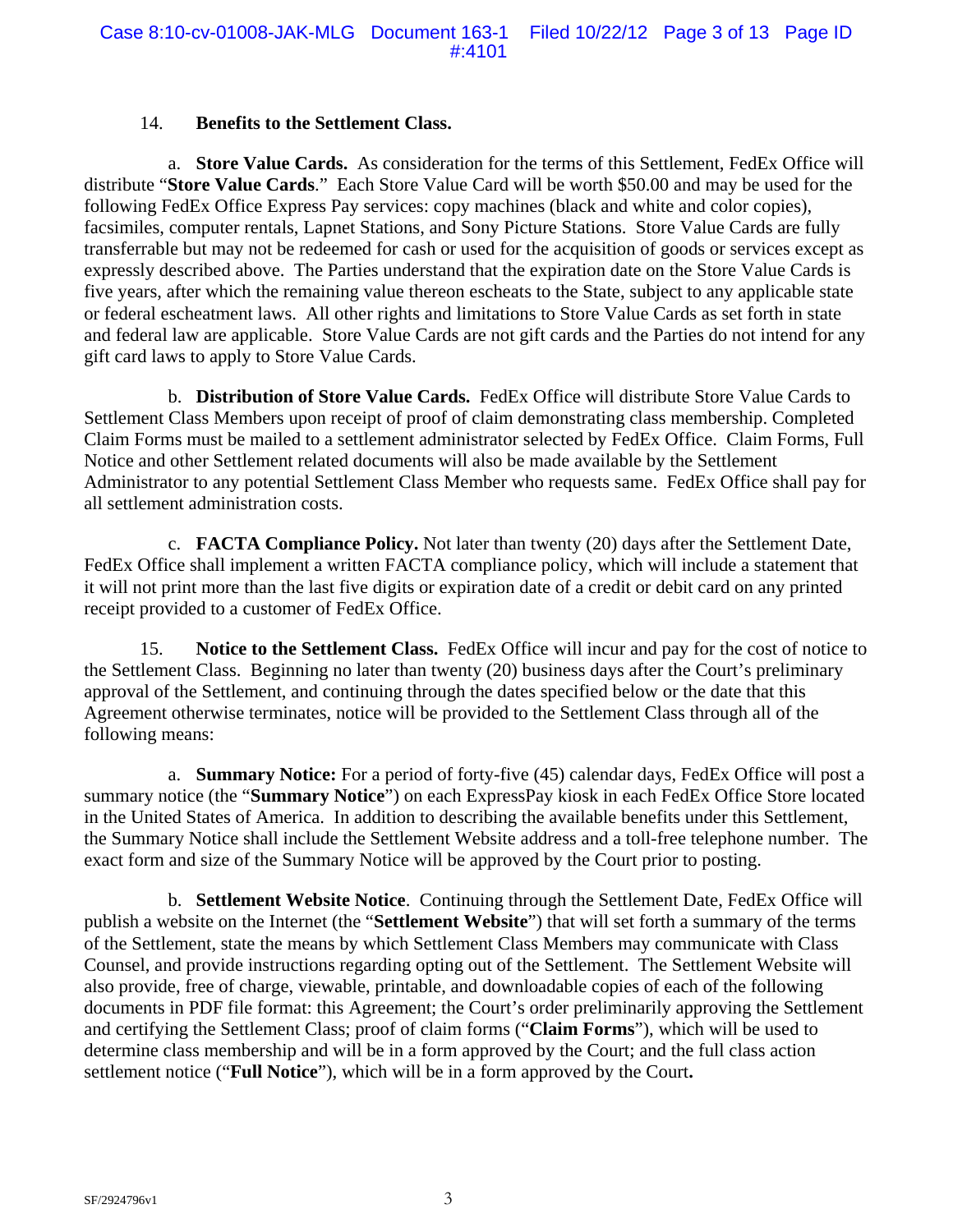16. **Declaration of Compliance.** Not later than twenty (20) calendar days before the final approval hearing, FedEx office will provide Class Counsel with one or more declarations testifying to FedEx Office's compliance with the requirements in Paragraphs 15(a)-(b) above.

# 17. **Opt-Out.**

a. **The Opt-Out Process.** Settlement Class Members will have until forty-five (45) calendar days after the date Summary Notice is first posted by FedEx Office, to exclude themselves from the Settlement (the "**Opt-Out Deadline**"). Settlement Class Members may opt out by timely sending a written request to the settlement administrator postmarked no later than the Opt-Out Deadline. Settlement Class Members who timely opt out of the Settlement: (a) will have no right to receive Store Value Cards; (b) will not be bound by the terms of the Settlement; and (c) will not have any right to object to the terms of the Settlement, or to be heard at the fairness hearing.

# **18. Objections to the Settlement or to the Fee Motion.**

a. Any Settlement Class Member, on his or her own, or through an attorney hired at his or her own expense, may object to the terms of the Settlement or to any of the terms of this Agreement. Any such objections must be filed with the Court and also served on Class Counsel and counsel for FedEx Office. To be effective, any such objections must be in writing, and must be filed and served no later than forty-five (45) calendar days after the date Summary Notice is first posted by FedEx Office, , or as the Court otherwise directs. Any objections not raised properly and timely will be waived.

b. Any Settlement Class Member, on his or her own, or through an attorney hired at his or her own expense, may object to Class Counsel's motion for an award of attorneys' fees and costs. Such motion will be posted on the Settlement Website no later than thirty (30) calendar days before the final fairness hearing scheduled by the Court. Any objections must be filed with the Court and also served on Class Counsel and counsel for FedEx Office. To be effective, any such objections must be in writing, and must be filed and served no later than twenty-one (21) calendar days before the fairness hearing, or as the Court otherwise directs. Any objections not raised properly and timely will be waived.

19. **Release by the Settlement Class.** As of the Settlement Date, and except as to the rights or claims created by this Settlement, Plaintiffs and each Settlement Class Member who does not timely opt out of the Settlement fully and completely release and discharge FedEx Office and its predecessors, successors, parents, subsidiaries, and affiliates, as well as all of their respective officers, directors, members, shareholders, managers, employees, attorneys, and agents, from any and all known and unknown claims, actions, allegations, debts, liabilities, demands, obligations, guarantees, costs, expenses, attorneys' fees, damages, or causes of action of any kind or nature, known or unknown, arising out of the facts alleged in the Action or related to FedEx Office's alleged violation of FACTA between April 2009 and April 2010.

20. **Release of Unknown Claims**. With respect to the releases set forth in Paragraph 19 above, FedEx Office and each Settlement Class Member who does not timely opt out of the Settlement acknowledge and expressly waive any and all rights conferred by California Civil Code Section 1542, which states:

# **A GENERAL RELEASE DOES NOT EXTEND TO CLAIMS WHICH THE CREDITOR DOES NOT KNOW OR SUSPECT TO EXIST IN HIS OR HER FAVOR AT THE TIME OF EXECUTING THE RELEASE, WHICH IF KNOWN BY HIM OR HER MUST**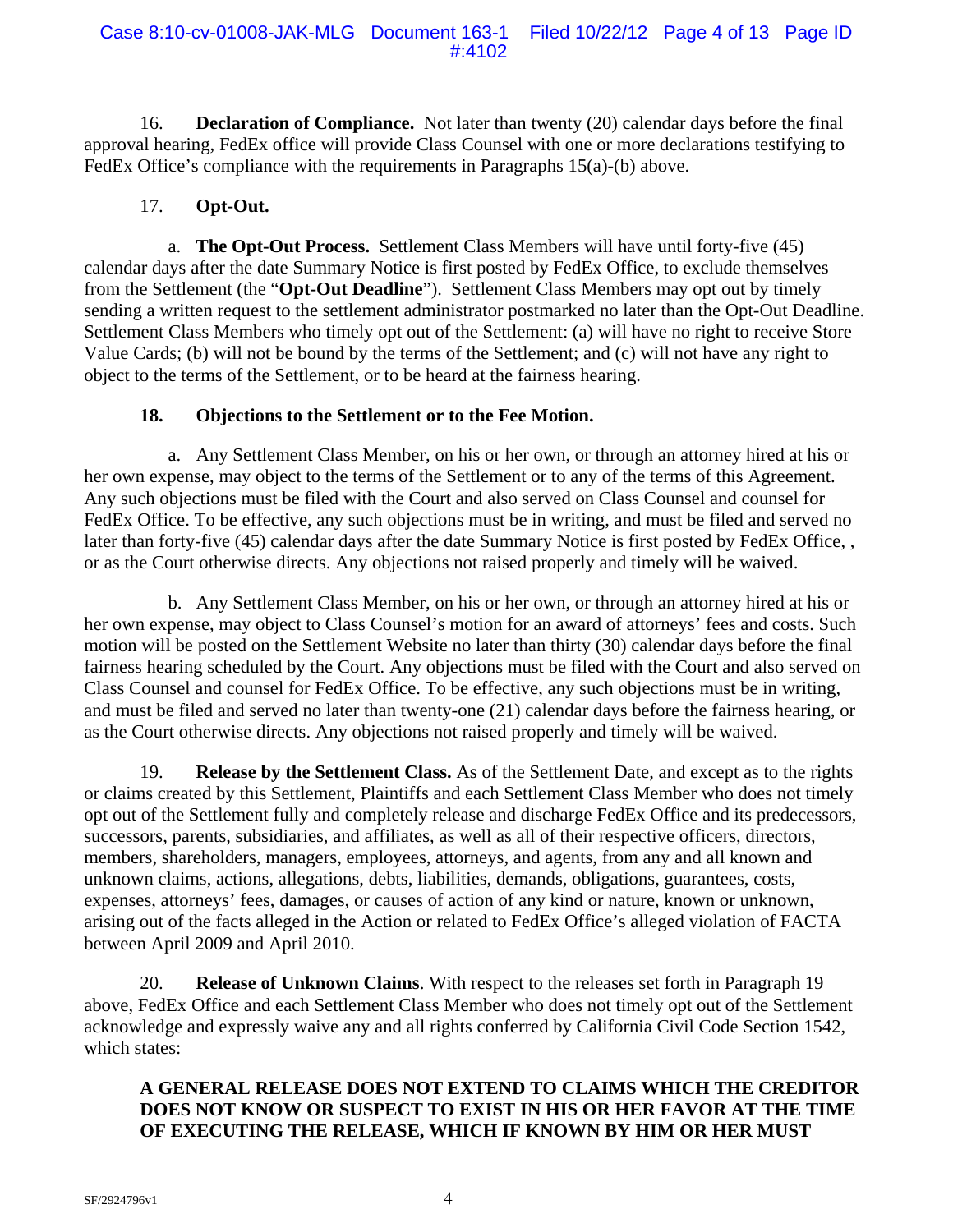# **HAVE MATERIALLY AFFECTED HIS OR HER SETTLEMENT WITH THE DEBTOR.**

With respect to the releases set forth in Paragraph 19 above, Plaintiffs and each Settlement Class Member who does not timely opt out of the Settlement also waive any and all rights conferred by any law of any state or territory of the United States, or principle of common law that is similar, comparable or equivalent to California Civil Code Section 1542. Plaintiffs and each Settlement Class Member who does not timely opt out of the Settlement acknowledge that they may learn facts in addition to or different from facts known or believed to be known on the date of preliminary approval of the Settlement. Nevertheless, Plaintiffs and each Settlement Class Member who does not timely opt out of the Settlement waive all claims relating to such unknown or different facts with respect to the releases set forth in Paragraph 19 above.

21. **Compensation to Class Representatives**. As part of this Settlement, Class Counsel may request that the Court order that an award be issued to each Plaintiff to compensate them for their service as the representatives of the Settlement Class. FedEx Office reserves the right to oppose any such application. The award, if and when issued by the Court, will be paid by FedEx Office by delivering checks (one solely payable to "Razmig Tchoboian," and the other solely payable to "Angela Potikyan") to Class Counsel within twenty (20) business days of the Settlement Date. The award will be in addition to any other benefit to which Plaintiffs will be entitled under this Settlement as a Settlement Class Member.

22. **Attorneys' Fees and Costs.** As part of this Settlement, FedEx Office will pay the reasonable attorneys' fees and costs of Class Counsel in an amount to be determined by the Court. Class Counsel intends to submit a motion for attorneys' fees and costs to the Court. FedEx Office reserves its right to oppose such motion on any and all grounds, and both parties reserve their respective rights to appeal any orders issued by the Court on such motion. Nothing in this Settlement precludes the parties and counsel from subsequently reaching a separate agreement regarding Class Counsel's alleged entitlement to attorneys' fees and costs, subject to Court approval.

23. **Duties of the Parties in Connection With Preliminary Court Approval of the Settlement**. Promptly upon execution of this Agreement, counsel for Plaintiffs and the Settlement Class will submit this Agreement to the Court as part of a joint motion for preliminary approval of the Settlement. The motion for preliminary approval will seek an order:

a. Certifying a Settlement Class as defined in this Agreement for purposes of settlement;

b. Appointing Plaintiffs as class representatives for settlement purposes;

c. Appointing Plaintiffs' counsel, Chant Yedalian of Chant & Company A Professional Law Corporation, as Class Counsel for settlement purposes;

d. Approving the means of notice to the Settlement Class, as well as the form and content of the proposed notice forms;

e. Directing notice to be made to Settlement Class Members as described in this Agreement;

f. Establishing deadlines for Settlement Class Members to submit a request to opt out of the Settlement and to submit objections to the Settlement;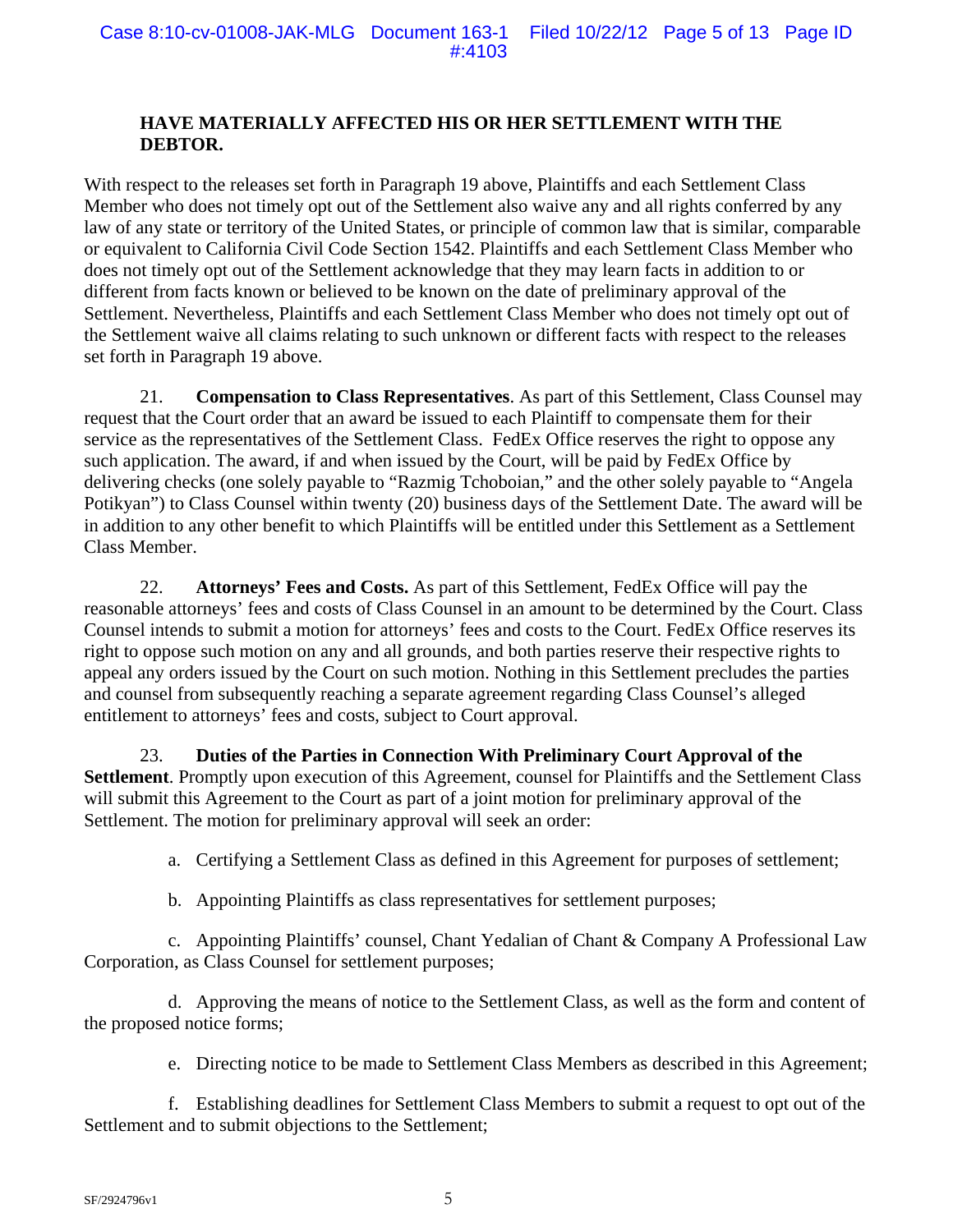g. Preliminarily approving the Settlement subject to final review by the Court; and

h. Scheduling a fairness hearing to determine whether the Settlement should be finally approved as fair, reasonable and adequate as to the members of the Settlement Class.

24. **Duties of the Parties in Connection With Final Court Approval of the Settlement**. At least 30 days before the final fairness hearing set by the Court, Plaintiffs will file a motion for final approval of the Settlement and a motion for an award of attorneys' fees and costs. Plaintiffs will submit a proposed final order and judgment:

a. Approving the Settlement contained in this Agreement, adjudicating the terms of the Settlement to be fair, reasonable and adequate, and directing completion of its terms and provisions;

b. Adjudicating that the releases contained in Paragraphs 19 and 20 of this Agreement bind each Settlement Class Member who does not timely opt out of the Settlement;

c. Determining, as appropriate, an award to each named Plaintiff as compensation for their services as the class representatives;

d. Awarding Class Counsel reasonable attorneys' fees and costs in an amount to be determined by the Court;

e. Dismissing this Action in its entirety with prejudice; and

f. Retaining jurisdiction over the enforcement of this Settlement.

25. **Agreement Will Survive Any Intervening Change of Law**. This Settlement agreement will not be affected by any future change, modification, reversal or clarification of the law. Any change, modification, reversal or clarification of law will not affect the validity or enforceability of this Settlement unless such change, modification, reversal or clarification of law fully renders the Settlement unlawful.

26. **Parties' Authority**. The signatories to this Agreement represent that they are fully authorized to enter into this Agreement and to bind the Parties to its terms and conditions.

27. **Mutual Full Cooperation**. The Parties agree to fully cooperate with each other to accomplish the terms of this Agreement, including but not limited to the execution of documents and any other action reasonably necessary to implement the terms of this Settlement.

28. **No Prior Assignments**. The Parties represent, covenant, and warrant that they have not directly or indirectly assigned, transferred, encumbered, or purported to assign, transfer, or encumber, to any person or entity any portion of any liability, claim, demand, action, cause of action or rights released and discharged in this Settlement, except as set forth in this Agreement.

29. **No Admission**. Nothing contained in this Agreement, nor the consummation of the Settlement, is to be construed or deemed an admission of liability, culpability, or wrongdoing on the part of FedEx Office.

30. **No Tax Advice**. No provision of this Agreement, and no written communication or disclosure between or among the Parties or their attorneys and other advisers, is or was intended to be,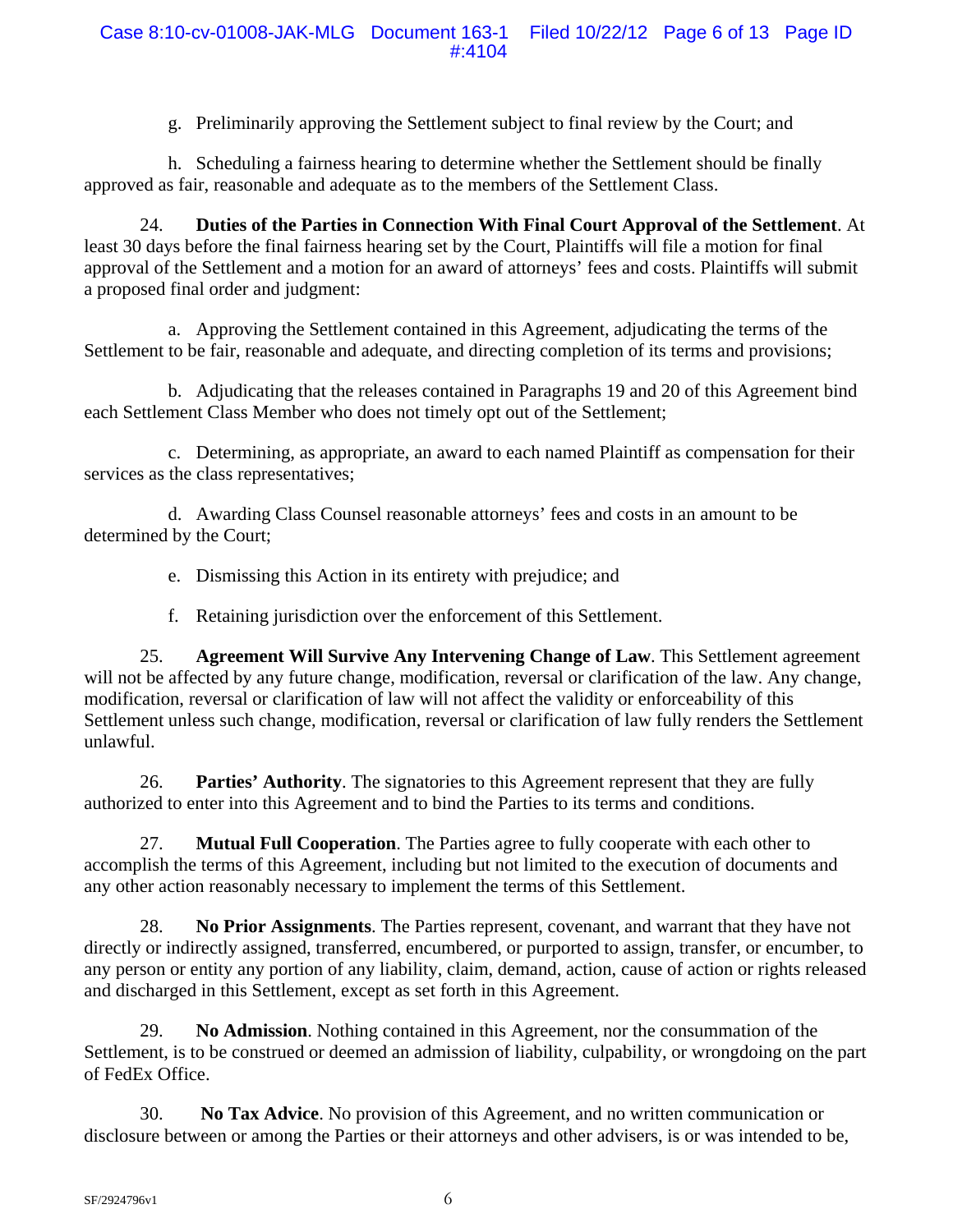nor will be construed or relied upon as, tax advice. Each Party has relied exclusively upon his, her or its own independent legal and tax advisers for advice (including tax advice) in connection with this Agreement. No Party has entered into this Agreement based upon the recommendation of any of the other Parties or any attorney or advisor to any of the other Parties.

31. **Notices**. Unless otherwise specifically provided in this Agreement, all notices, demands or other communications given under this Agreement shall be in writing and addressed as follows (subject to the right of each of the Parties to designate another address and/or telephone number should such change):

# **To Plaintiffs and/or the Settlement class**:

Chant Yedalian, Esq. CHANT & COMPANY A Professional Law Corporation 1010 N. Central Ave. Glendale, CA 91202 Phone: 877.574.7100

# **To FedEx Office**:

Stephanie A. Sheridan, Esq. Victoria H. Paal, Esq. SEDGWICK, LLP 333 Bush Street, 30<sup>th</sup> Floor San Francisco, California 94104 Telephone: 415.781.7900

32. **Construction**. The terms and conditions of this Settlement are the result of lengthy, intensive, arm's-length negotiations between the Parties and their counsel. As a result, this Agreement will not be construed in favor of or against any Party by reason of the extent to which any Party or his, her or its counsel participated in the drafting of this Agreement.

33. **Disputes**. Any dispute between the Parties regarding the terms of this Agreement will first be submitted to The Hon. Edward A. Infante ( Ret.), who served as mediator, and whose fees and costs will be borne equally by the Parties. However, the Court will have ultimate jurisdiction to adjudicate disputes between the Parties regarding this Settlement.

34. **Headings and Interpretations**. The paragraph titles, headings, and captions in this Agreement are inserted as a matter of convenience and for reference, and in no way define, limit, extend, or describe the scope of this Settlement or any of its provisions. Each term of this Settlement is contractual and not merely a recital.

35. **Modification**. This Agreement may not be changed, altered, or modified, except in a writing signed by the Parties and their counsel and approved by the Court.

36. **Integration**. This Agreement contains the entire agreement between the Parties relating to the Settlement. All prior or contemporaneous agreements (including but not limited to the Class Settlement Memorialized entered on August 28, 2012), understandings, representations, and statements,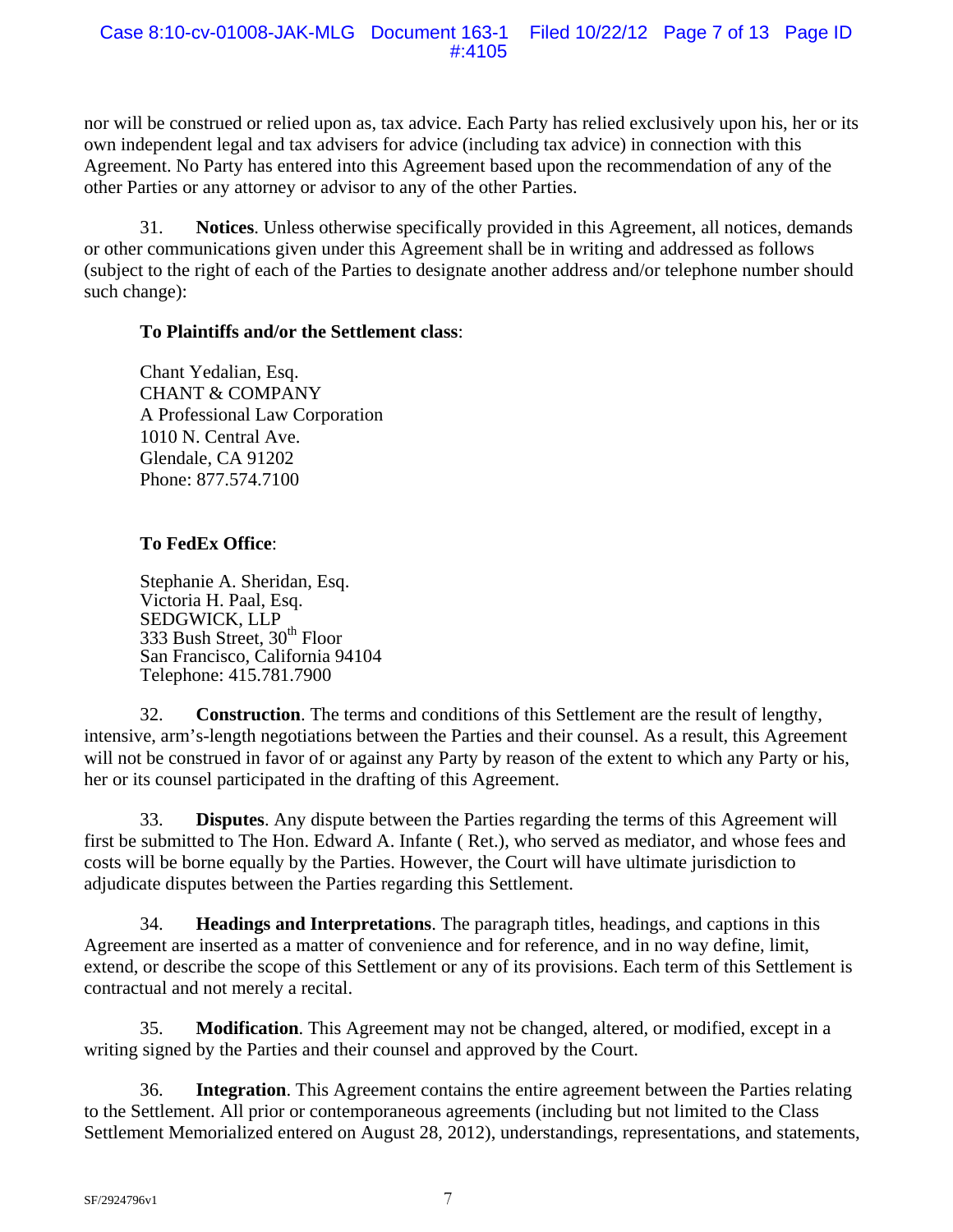whether oral or written, are merged into this Agreement. No rights under this Agreement may be waived except in writing.

37. **Agreement Binding**. This Agreement is binding upon, and inures to the benefit of, the Parties and their respective heirs, trustees, executors, administrators, successors and assigns.

38. **Class Counsel Signatories**. Because the members of the Settlement Class could potentially be numerous, it is impossible or impractical to have each member of the Settlement Class execute this Agreement. The Full Notice to the Settlement Class described above will advise all members of the Settlement Class of the binding nature of the releases in this Agreement. Such Full Notice, when approved by the Court and completed by the Parties, will have the same force and effect as if this Agreement were executed by each member of the Settlement Class who does not timely opt out of the Settlement.

39. **Counterparts**. This Agreement may be executed and delivered in counterparts, each of which is an original. Executed counterparts may be transmitted in person, by mail, by fax, or electronically in PDF format.

# **AGREED TO AND ACCEPTED:**

Dated: September \_\_, 2012 **Plaintiff Razmig Tchoboian:** 

By: \_\_\_\_\_\_\_\_\_\_\_\_\_\_\_\_\_\_\_\_\_\_\_\_\_\_\_\_\_\_

Razmig Tchoboian

## Dated: September \_\_, 2012 **Plaintiff Angela Potikyan:**

 $\mathbf{By:} \_\_\_\_\_\_\_\$ 

Angela Potikyan

Dated: September \_\_, 2012 **Attorneys for Plaintiffs and the Settlement Class:**  CHANT & COMPANY A Professional Law Corporation

By: \_\_\_\_\_\_\_\_\_\_\_\_\_\_\_\_\_\_\_\_\_\_\_\_\_\_\_\_\_\_

Chant Yedalian

Dated: September \_\_, 2012 **Defendant FedEx Office and Print Services, Inc.:** 

 $\mathbf{B}$ y:

 Kimble Scott Senior Vice-President and General Counsel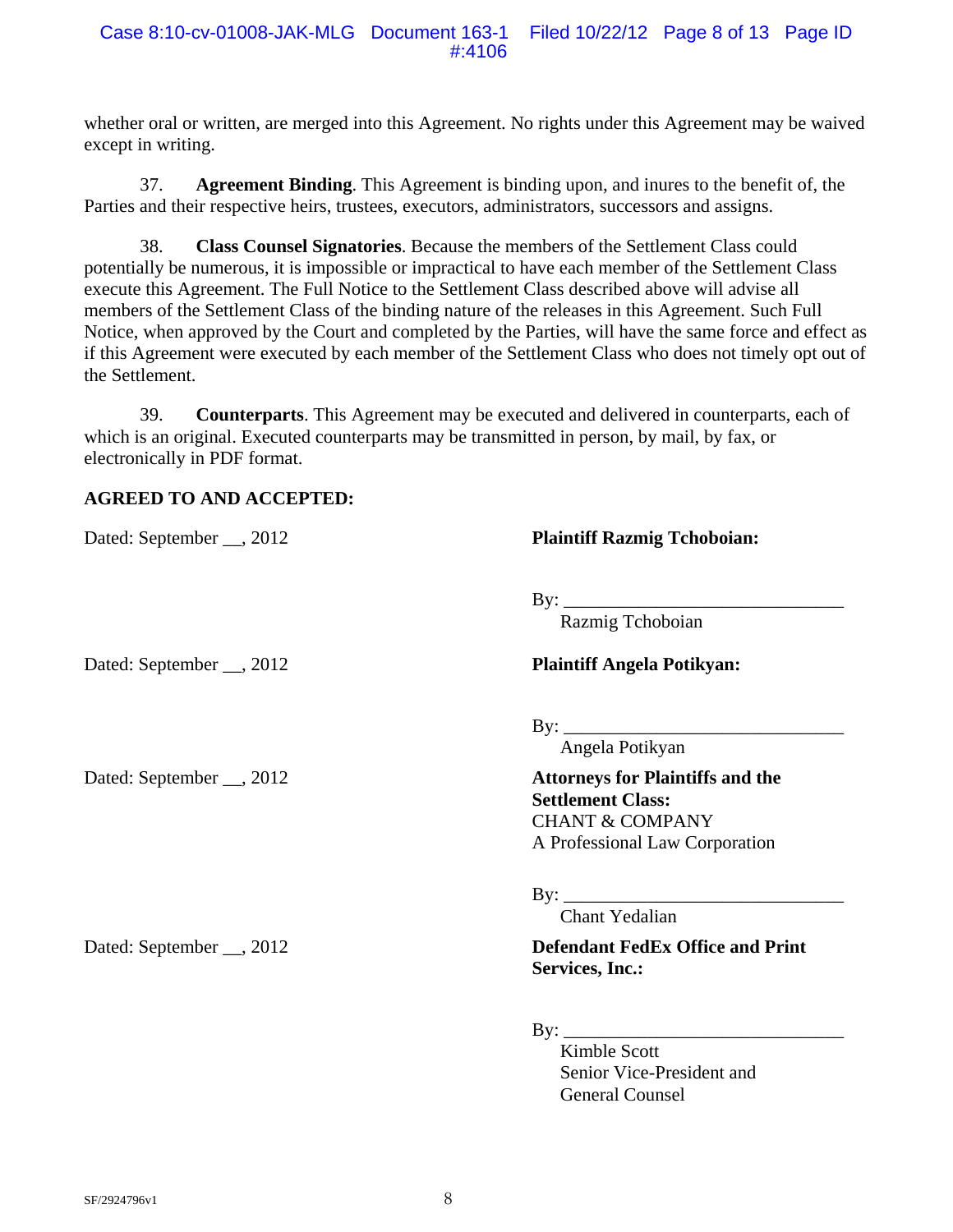whether oral or written, are merged into this Agreement. No rights under this Agreement may be waived except in writing.

37. Agreement Binding. This Agreement is binding upon, and inures to the benefit of, the Parties and their respective heirs, trustees, executors, administrators, successors and assigns.

38. Class Counsel Signatories. Because the members of the Settlement Class could potentially be numerous, it is impossible or impractical to have each member of the Settlement Class execute this Agreement. The Full Notice to the Settlement Class described above will advise all members of the Settlement Class of the binding nature of the releases in this Agreement. Such Full Notice, when approved by the Court and completed by the Parties, will have the same force and effect as if this Agreement were executed by each member of the Settlement Class who does not timely opt out of the Settlement.

39 **Counterparts.** This Agreement may be executed and delivered in counterparts, each of which is an original. Executed counterparts may be transmitted in person, by mail, by fax, or electronically in PDF format.

### **AGREED TO AND ACCEPTED:**

Dated: September 30, 2012

Dated: September , 2012

Dated: September , 2012

Dated: September , 2012

**Plaintiff Razmig Tchoboian:** 

By:

Razmig Tchoboian

**Plaintiff Angela Potikyan:** 

 $By:$ 

Angela Potikyan

**Attorneys for Plaintiffs and the Settlement Class: CHANT & COMPANY** A Professional Law Corporation

By:

Chant Yedalian

**Defendant FedEx Office and Print Services, Inc.:** 

 $By:$ 

Kimble Scott Senior Vice-President and General Counsel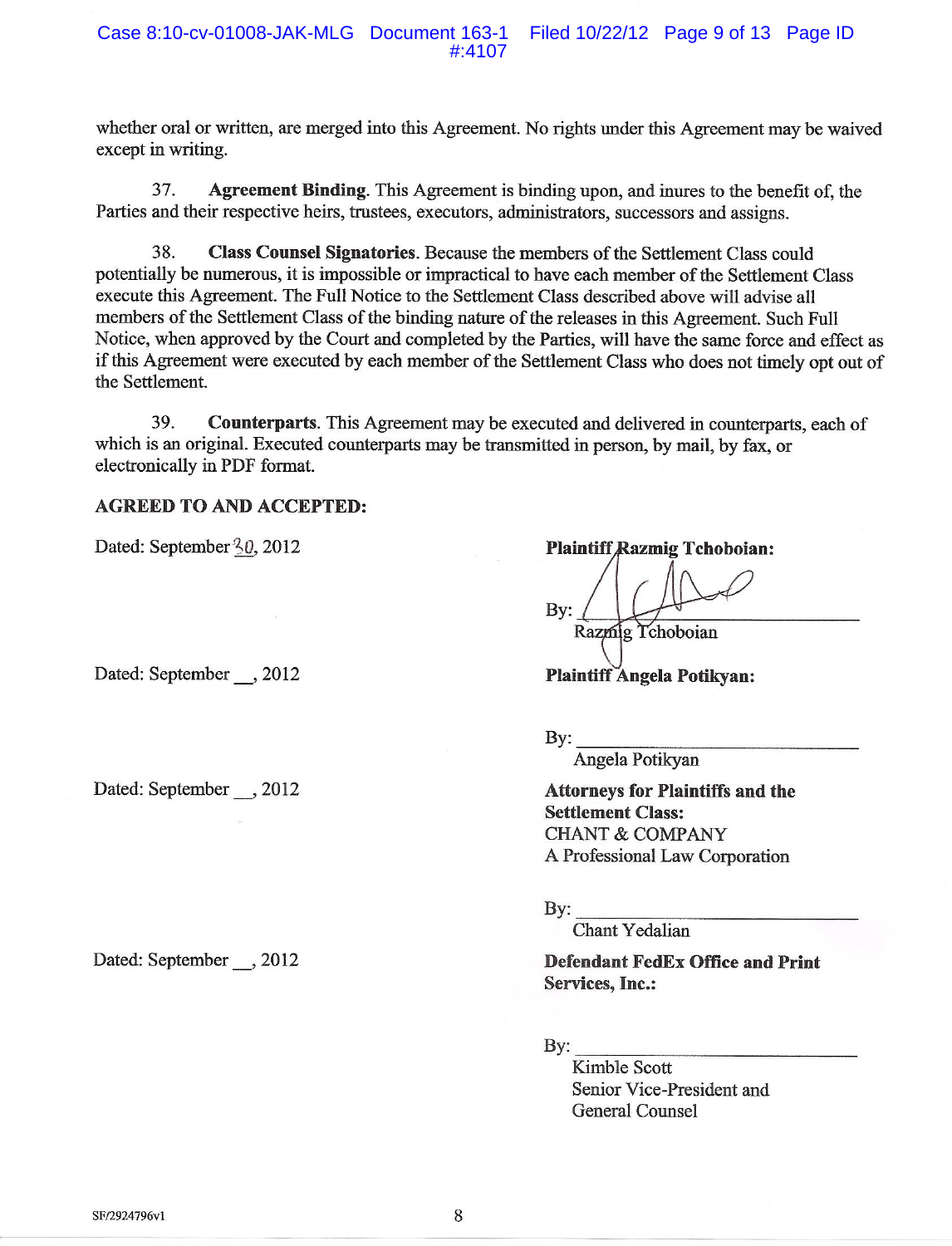PAGE Case 8:10-cv-01008-JAK-MLG Document 163-1 Filed 10/22/12 Page 10 of 13 Page ID

02

 $#:4108$ 

whether oral or written, are merged into this Agreement. No rights under this Agreement may be waived except in writing.

Agreement Binding. This Agreement is binding upon, and inures to the benefit of, the 37. Parties and their respective heirs, trustees, executors, administrators, successors and assigns.

Class Counsel Signatories. Because the members of the Settlement Class could 38. potentially be numerous, it is impossible or impractical to have each member of the Settlement Class execute this Agreement. The Full Notice to the Settlement Class described above will advise all members of the Settlement Class of the binding nature of the releases in this Agreement. Such Full Notice, when approved by the Court and completed by the Parties, will have the same force and effect as if this Agreement were executed by each member of the Settlement Class who does not timely opt out of the Settlement.

Counterparts. This Agreement may be executed and delivered in counterparts, each of 39. which is an original. Executed counterparts may be transmitted in person, by mail, by fax, or electronically in PDF format.

### **AGREED TO AND ACCEPTED:**

Dated: September \_\_\_, 2012

Dated: September  $\partial\Omega$  2012

Dated: September \_\_ , 2012

Dated: September \_\_ , 2012

**Plaintiff Razmig Tchoboian:** 

By: Razmig Tchoboian

**Plaintiff Angela Potikyan:** 

By:

Angéla Potikyan

Attorneys for Plaintiffs and the Settlement Class: CHANT & COMPANY A Professional Law Corporation

By:

Chant Yedalian

**Defendant FedEx Office and Print** Services. Inc.:

By:

Kimble Scott Senior Vice-President and General Counsel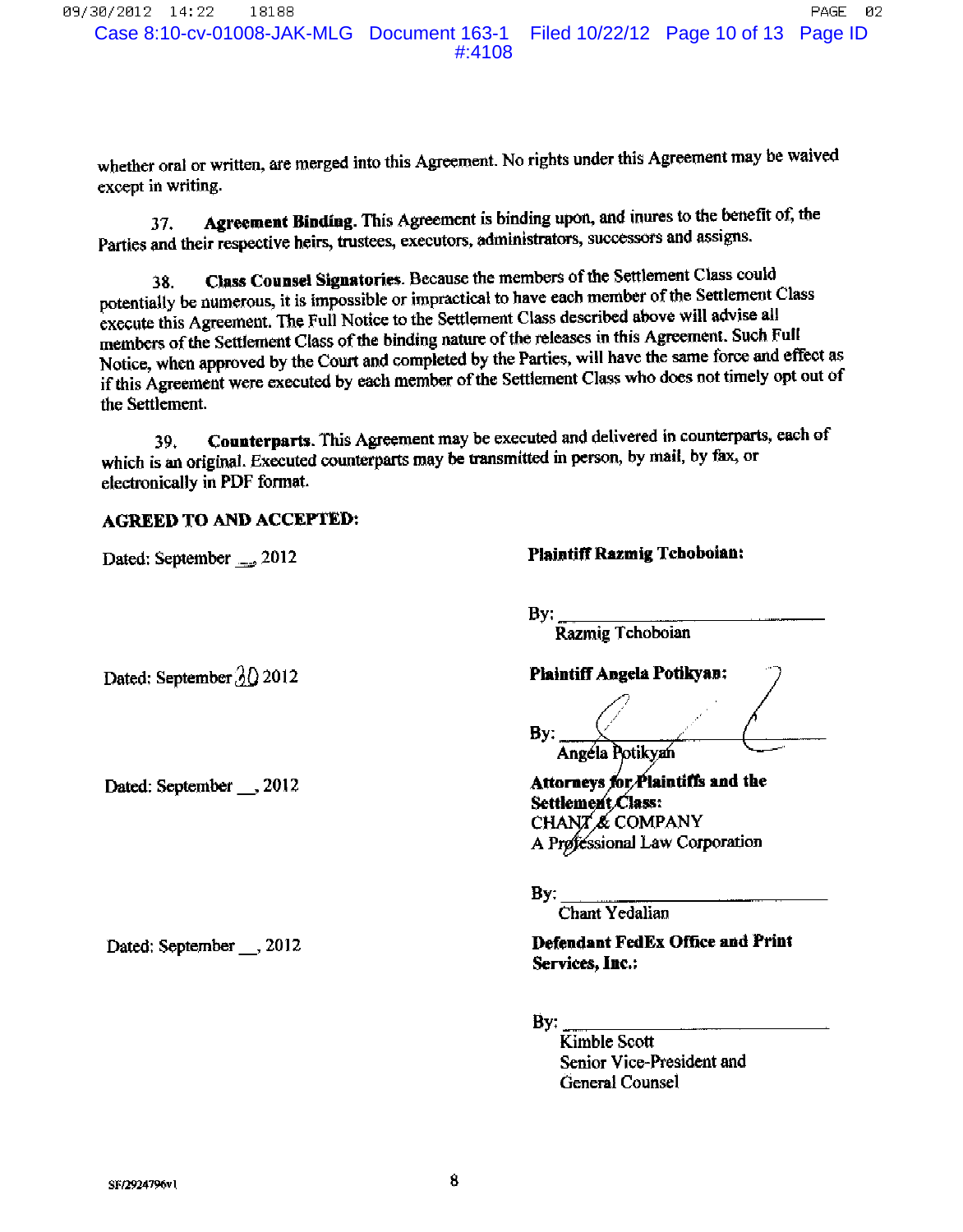whether oral or written, are merged into this Agreement. No rights under this Agreement may be waived except in writing.

 $37<sub>1</sub>$ **Agreement Binding.** This Agreement is binding upon, and inures to the benefit of, the Parties and their respective heirs, trustees, executors, administrators, successors and assigns.

38. Class Counsel Signatories. Because the members of the Settlement Class could potentially be numerous, it is impossible or impractical to have each member of the Settlement Class execute this Agreement. The Full Notice to the Settlement Class described above will advise all members of the Settlement Class of the binding nature of the releases in this Agreement. Such Full Notice, when approved by the Court and completed by the Parties, will have the same force and effect as if this Agreement were executed by each member of the Settlement Class who does not timely opt out of the Settlement.

39. **Counterparts.** This Agreement may be executed and delivered in counterparts, each of which is an original. Executed counterparts may be transmitted in person, by mail, by fax, or electronically in PDF format.

## **AGREED TO AND ACCEPTED:**

Dated: September , 2012

**Plaintiff Razmig Tchoboian:** 

 $By:$ 

Razmig Tchoboian

Dated: September , 2012

Dated: September 30, 2012

Dated: September , 2012

**Plaintiff Angela Potikvan:** 

 $\overline{By}$ :

Angela Potikyan

**Attorneys for Plaintiffs and the Settlement Class: CHANT & COMPANY** A Professional Law Corporation

By: Chant Yedalian

**Defendant FedEx Office and Print** Services. Inc.:

 $Bv:$ 

Kimble Scott Senior Vice-President and General Counsel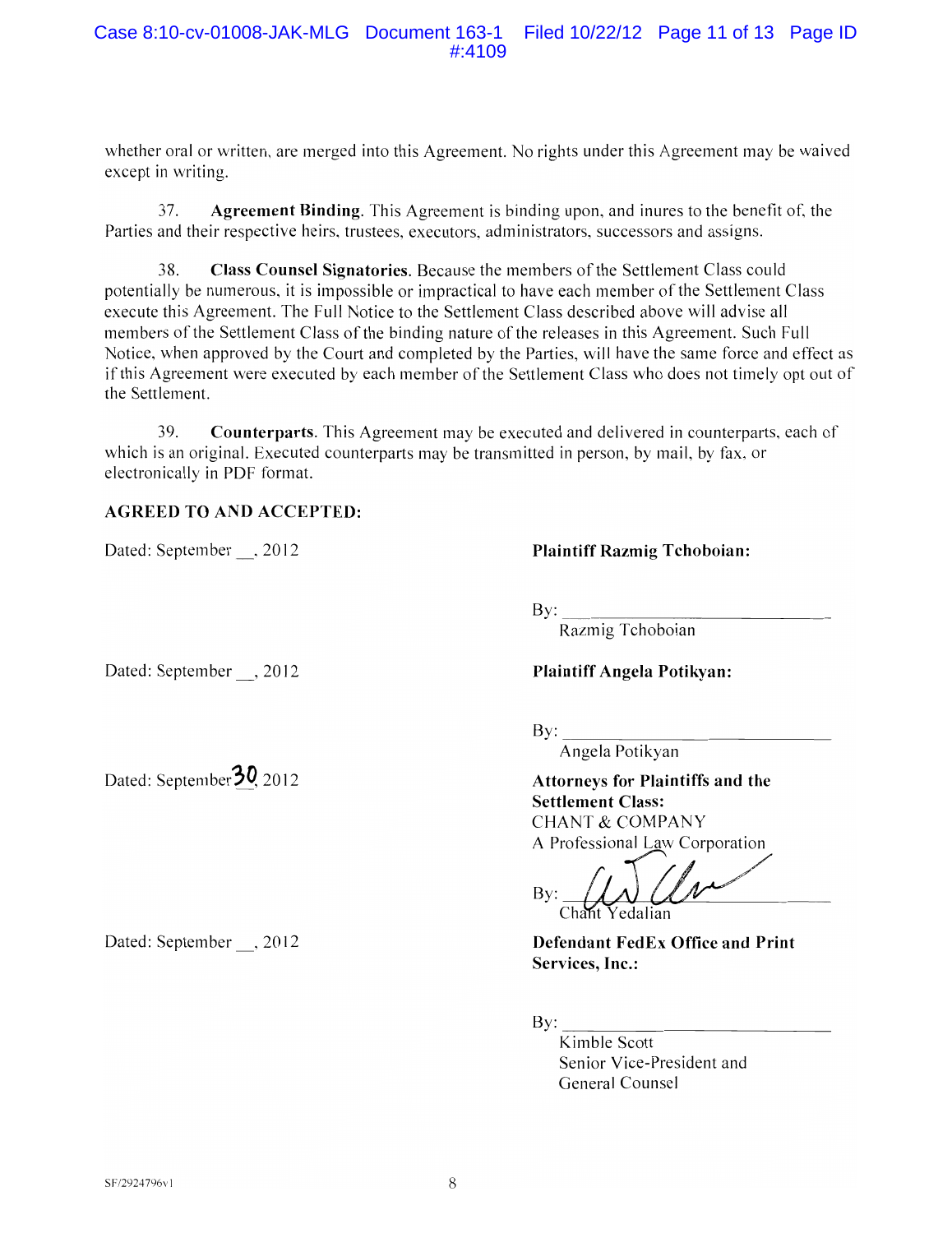whether oral or written, are merged into this Agreement. No rights under this Agreement may be waived except in writing.

37. Agreement Binding. This Agreement is binding upon, and inures to the benefit of, the Parties and their respective heirs, trustees, executors, administrators, successors and assigns.

38. Class Counsel Signatories. Because the members of the Settlement Class could potentially be numerous, it is impossible or impractical to have each member of the Settlement Class execute this Agreement. The Full Notice to the Settlement Class described above will advise all members of the Settlement Class of the binding nature of the releases in this Agreement. Such Full Notice, when approved by the Court and completed by the Parties, will have the same force and effect as if this Agreement were executed by each member of the Settlement Class who does not timely opt out of the Settlement.

39. **Counterparts.** This Agreement may be executed and delivered in counterparts, each of which is an original. Executed counterparts may be transmitted in person, by mail, by fax, or electronically in PDF format.

#### **AGREED TO AND ACCEPTED:**

Dated: September , 2012

Dated: September \_\_, 2012

Dated: September , 2012

Dated: September 2, 2012

**Plaintiff Razmig Tchoboian:** 

By:

Razmig Tchoboian

**Plaintiff Angela Potikyan:** 

 $\mathbf{By:}$ 

Angela Potikyan

**Attorneys for Plaintiffs and the Settlement Class: CHANT & COMPANY** A Professional Law Corporation

 $Bv:$ 

Chant Yedalian

**Defendant FedEx Office and Print** Services, Inc.:

 $Bv:$ Kimble Scott

Senior Vice-President and General Counsel

SF/2924796v1